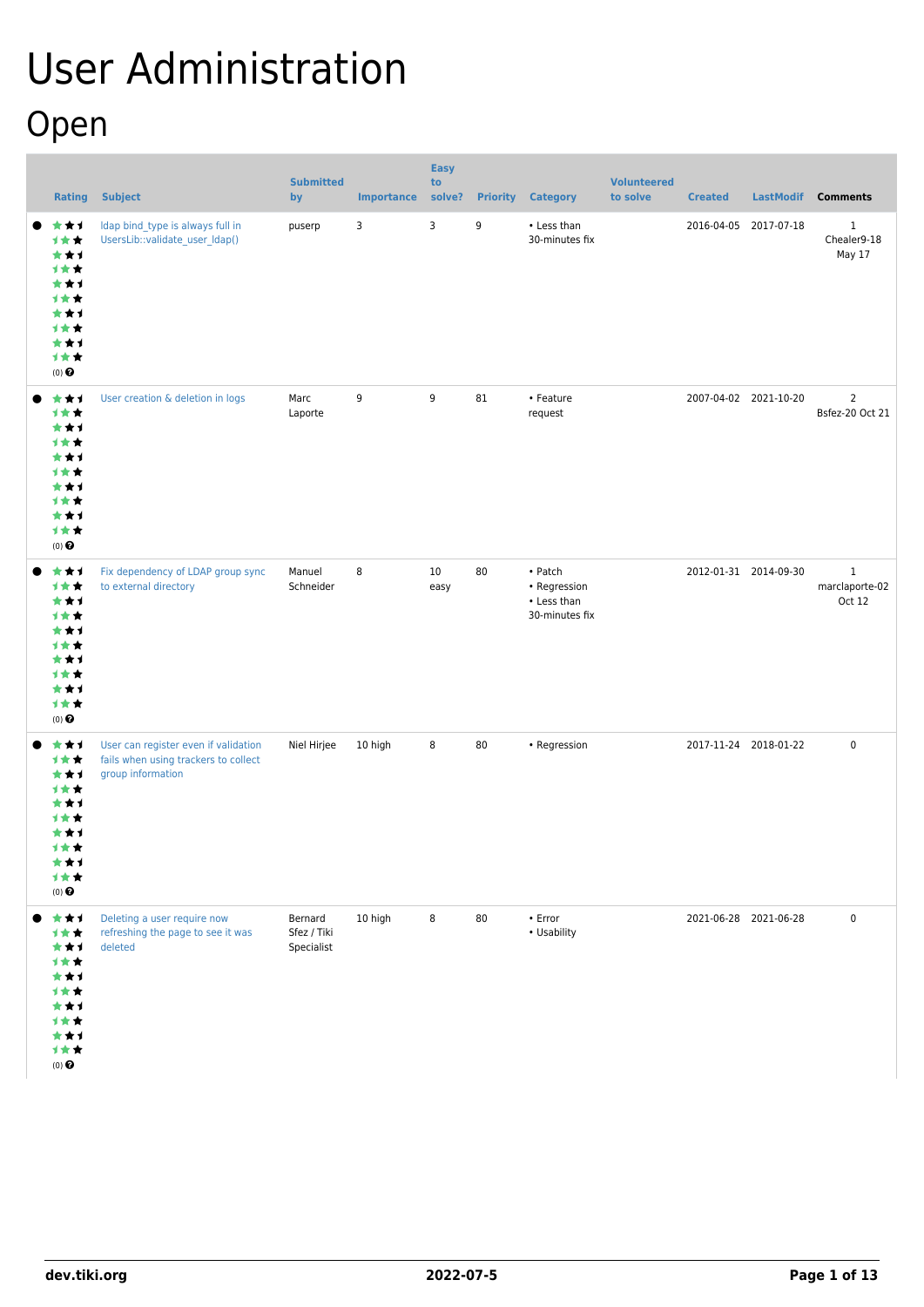| <b>Rating</b>                                                                                 | <b>Subject</b>                                                                             | <b>Submitted</b><br>by | <b>Importance</b> | <b>Easy</b><br>to<br>solve? |    | <b>Priority Category</b>                                                 | <b>Volunteered</b><br>to solve | <b>Created</b>        | <b>LastModif</b>      | <b>Comments</b>                |
|-----------------------------------------------------------------------------------------------|--------------------------------------------------------------------------------------------|------------------------|-------------------|-----------------------------|----|--------------------------------------------------------------------------|--------------------------------|-----------------------|-----------------------|--------------------------------|
| ***<br>1★★<br>***<br>计女女<br>***<br>计女女<br>***<br>计女女<br>***<br>计女女<br>$(0)$ $\odot$           | Group registration in newsletters<br>conflicts with the "Use email as<br>username" feature | Marc<br>Laporte        | $\overline{2}$    | $\overline{4}$              | 8  | • Conflict of<br>two features<br>(each works<br>well<br>independently)   |                                | 2012-06-14 2013-10-28 |                       | $\mathbf 0$                    |
| ***<br>计女女<br>***<br>计女女<br>***<br>1★★<br>***<br>***<br>***<br>计女女<br>$(0)$<br>$\pmb{\Theta}$ | First form field on pages does not<br>have focus                                           | Marc<br>Laporte        | 6                 | 10<br>easy                  | 60 | • Usability                                                              |                                | 2012-10-04 2013-10-28 |                       | 0                              |
| ***<br>1★★<br>***<br>***<br>***<br>***<br>***<br>计女女<br>***<br>计女女<br>$(0)$ $\odot$           | Does the PW blacklist actually work?                                                       | hman                   | 6                 | $\mathbf{1}$<br>difficult   | 6  | • Support<br>request                                                     |                                | 2020-08-16 2020-08-16 |                       | 0                              |
| ***<br>计女女<br>***<br>计女女<br>***<br>计女女<br>***<br>计女女<br>***<br>1★★<br>$(0)$ $\odot$           | Selecting a group at registration time<br>doesn't assign that new user to that<br>group    | Xavier de<br>Pedro     | 8                 | $7\overline{ }$             | 56 | • Regression                                                             |                                | 2017-06-29 2018-01-22 |                       | 0                              |
| ***<br>计女女<br>***<br>计女女<br>***<br>计女女<br>***<br>计女女<br>***<br>计女女<br>$(0)$ $\odot$           | /templates/modules/mod-login_box.tpl hman<br>broken translation                            |                        | 8                 | $7\overline{ }$             | 56 | • Less than<br>30-minutes fix<br>$\cdot$ Bug<br>• Easy for<br>Newbie Dev |                                |                       | 2020-09-18 2020-09-18 | 0                              |
| ***<br>计女女<br>***<br>1★★<br>***<br>计女女<br>***<br>计女女<br>***<br>计女女<br>$(0)$ $\pmb{\Theta}$    | Send direct message via tiki-<br>user_information.php                                      | Marc<br>Laporte        | 9 high            | 6                           | 54 | • Feature<br>request<br>• Dogfood on<br>a *.tiki.org site                |                                | 2009-02-10 2013-10-28 |                       | $\mathbf{1}$<br>koth-11 Nov 09 |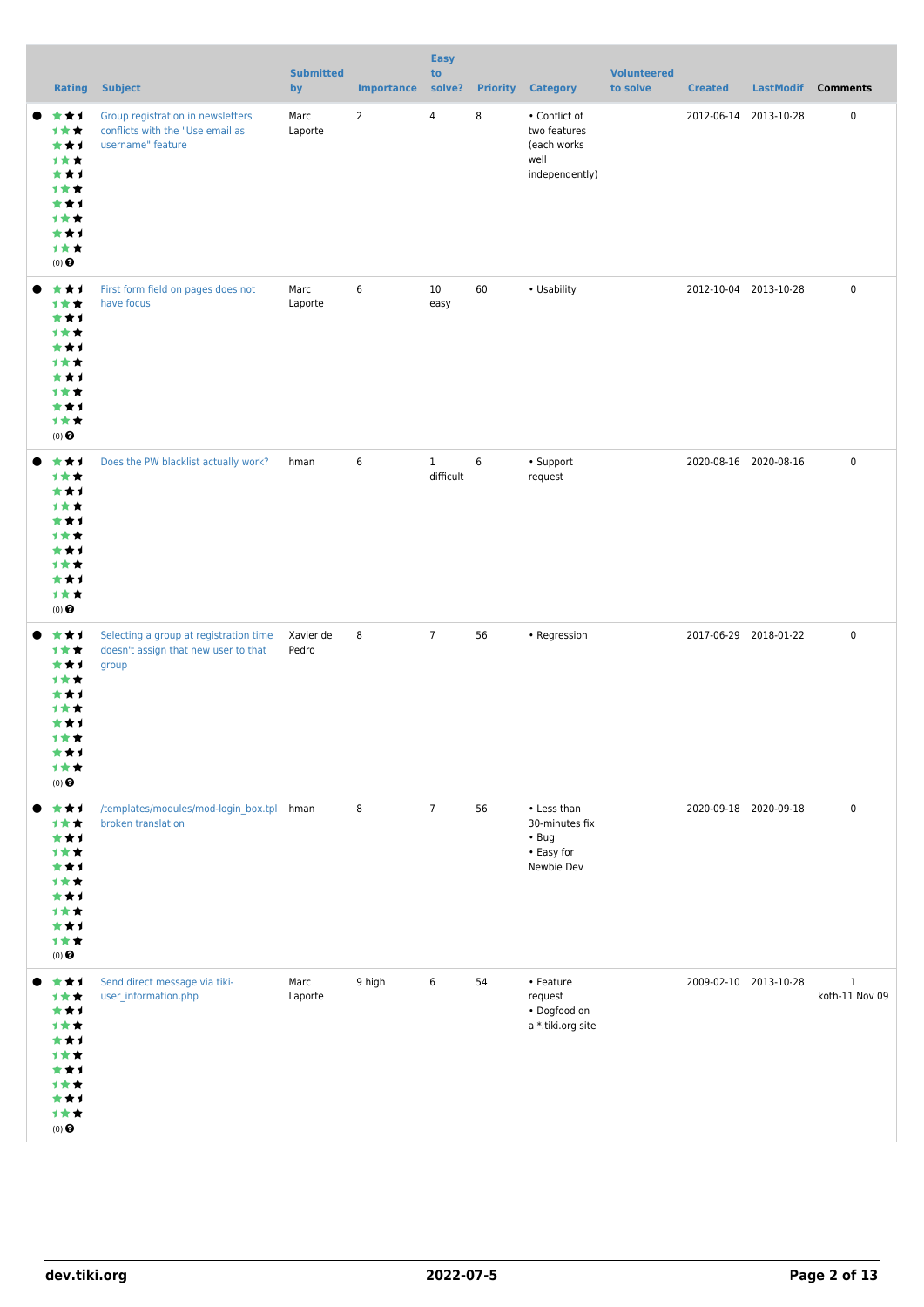| <b>Rating</b>                                                                                 | <b>Subject</b>                                                                                                  | <b>Submitted</b><br>by | <b>Importance</b> | <b>Easy</b><br>to<br>solve? |    | <b>Priority Category</b>                         | <b>Volunteered</b><br>to solve | <b>Created</b>        | LastModif Comments                         |
|-----------------------------------------------------------------------------------------------|-----------------------------------------------------------------------------------------------------------------|------------------------|-------------------|-----------------------------|----|--------------------------------------------------|--------------------------------|-----------------------|--------------------------------------------|
| ***<br>1★★<br>***<br>1★★<br>***<br>计女女<br>***<br>计女女<br>***<br>计女女<br>$(0)$ $\odot$           | Registrations set to require validation<br>by admin do not send email to<br>configured email addresses any more | Xavier de<br>Pedro     | 9                 | 6                           | 54 | • Error<br>• Regression                          |                                | 2017-06-29 2018-01-22 | $\mathbf{1}$<br>jonnybradley-06<br>Jul 17  |
| ***<br>计女女<br>***<br>计女女<br>***<br>计女女<br>***<br>1★★<br>***<br>计女女<br>$(0)$<br>$\pmb{\Theta}$ | LDAP authentication by binding user<br>credentials                                                              | stefricht              | 1 low             |                             | 5  | • Feature<br>request                             |                                | 2008-12-15 2014-09-30 | $\mathbf{1}$<br>vanillaxtrakt-09<br>Feb 09 |
| ***<br>1★★<br>***<br>1★★<br>***<br>1★★<br>***<br>计女女<br>***<br>计女女<br>$(0)$ $\odot$           | Tracker item field checkbox:<br>Mandatory for a check box is weird                                              |                        | 1 low             |                             | 5  | • Usability<br>• Dogfood on<br>a *.tiki.org site |                                | 2009-09-21 2009-09-21 | $\mathbf 0$                                |
| ***<br>计女女<br>***<br>计女女<br>***<br>计女女<br>***<br>计女女<br>***<br>计女女<br>$(0)$ $\odot$           | no built-in way to prevent realName<br>user pref. duplicates automatically                                      | Gergely                | 8                 | 6                           | 48 | • Usability<br>• Feature<br>request              |                                | 2010-10-25 2017-10-06 | $\overline{4}$<br>xavi-28 Jun 16           |
| ***<br>计女女<br>***<br>***<br>***<br>计女女<br>***<br>***<br>***<br>计女女<br>$(0)$ $\odot$           | No Success Message on User<br>Registration                                                                      | drsassafras 8          |                   | 6                           | 48 | • Usability                                      |                                | 2018-09-20 2018-10-03 | $\mathbf 0$                                |
| ***<br>计女女<br>***<br>1★★<br>***<br>计女女<br>***<br>计女女<br>***<br>计女女<br>$(0)$ $\odot$           | <b>Confirmation / Validation Emails upon</b><br>registration encoding problem                                   | dexl                   | 9 high            |                             | 45 | • Error<br>• Regression                          |                                | 2009-09-08 2009-09-08 | $\mathbf 0$                                |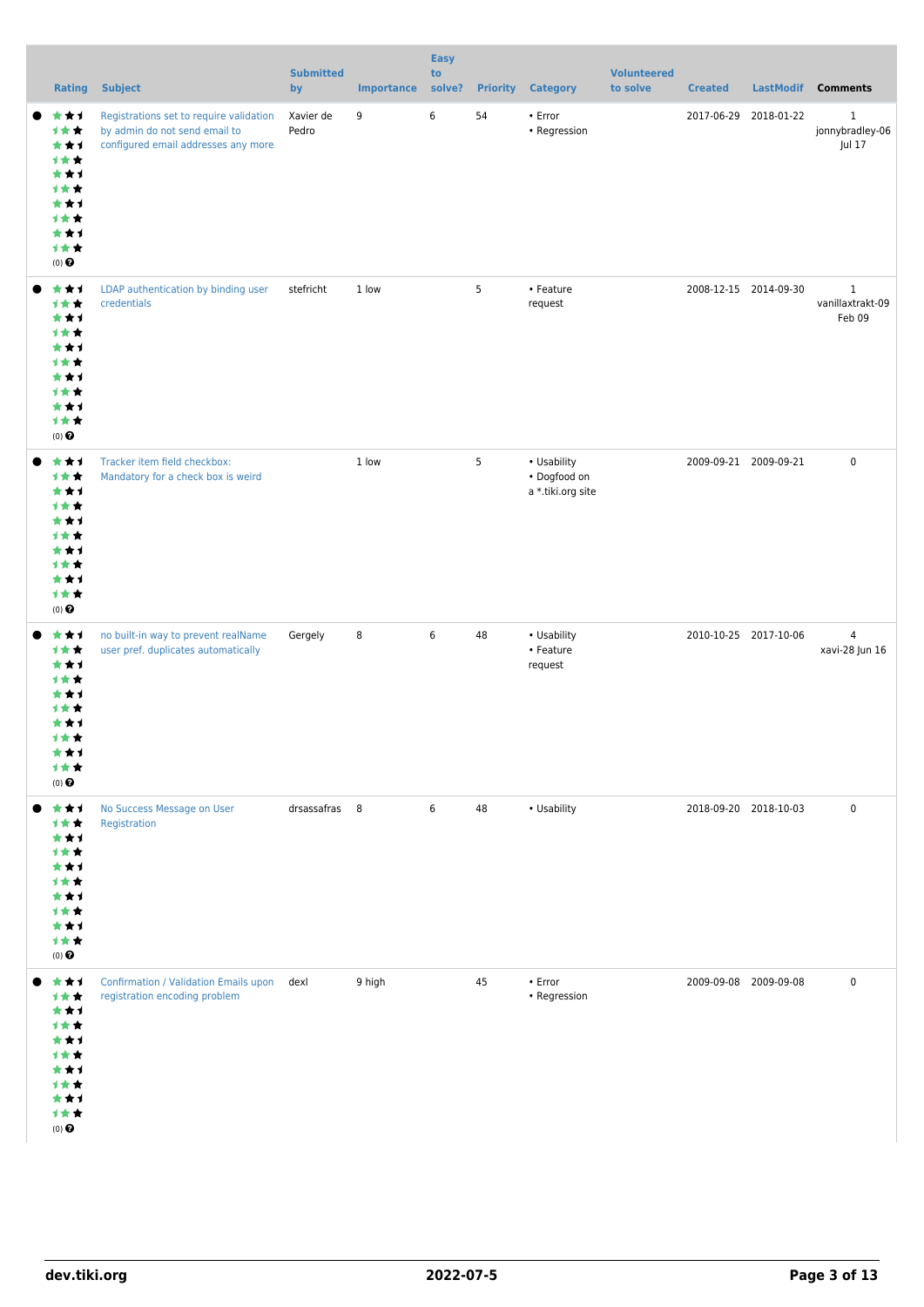|                                                                                     | <b>Rating Subject</b>                                                                   | <b>Submitted</b><br>by | <b>Importance</b> | <b>Easy</b><br>to<br>solve? |    | <b>Priority Category</b>       | <b>Volunteered</b><br>to solve | <b>Created</b> | LastModif             | <b>Comments</b>                         |
|-------------------------------------------------------------------------------------|-----------------------------------------------------------------------------------------|------------------------|-------------------|-----------------------------|----|--------------------------------|--------------------------------|----------------|-----------------------|-----------------------------------------|
| *1<br>1★★<br>***<br>1★★<br>***<br>1★★<br>***<br>1★★<br>***<br>计女女<br>$(0)$ $\odot$  | Account disable after validating new<br>account                                         |                        | 9 high            |                             | 45 | • Error                        |                                |                | 2009-12-01 2009-12-01 | 6<br>adoucette-28<br>Dec 09             |
| ***<br>1★★<br>***<br>1★★<br>***<br>1★★<br>***<br>1★★<br>***<br>计女女<br>$(0)$ $\odot$ | After upgrade 4.1->5.0 - Errors: 01 -<br>Users maangement table :.tiki_trk_1<br>missing | Bernard<br>TREMBLAY    | 9 high            |                             | 45 | $\cdot$ Error<br>• Consistency |                                |                | 2010-07-09 2010-07-09 | $\overline{2}$<br>Chealer9-08 Jun<br>11 |
| ***<br>***<br>***<br>***<br>***<br>***<br>***<br>1**<br>***<br>计女女<br>$(0)$ $\odot$ | js part of the registration is not to be<br>translated under ajax                       | Gergely                | 9 high            |                             | 45 | $\cdot$ Error<br>• Usability   |                                |                | 2010-10-19 2010-10-19 | $\mathbf{1}$<br>Gergely-18 Jan<br>11    |

### «

1 (current)

[2](https://dev.tiki.org/tiki-print.php?page=User+Administration&tr_offset1=20)

[3](https://dev.tiki.org/tiki-print.php?page=User+Administration&tr_offset1=40)

[4](https://dev.tiki.org/tiki-print.php?page=User+Administration&tr_offset1=60)

[5](https://dev.tiki.org/tiki-print.php?page=User+Administration&tr_offset1=80)

[6](https://dev.tiki.org/tiki-print.php?page=User+Administration&tr_offset1=100)

[7](https://dev.tiki.org/tiki-print.php?page=User+Administration&tr_offset1=120)

[»](https://dev.tiki.org/tiki-print.php?page=User+Administration&tr_offset1=20)

## Pending

| Rating                                                                                                | <b>Subject</b>                             | <b>Submitted by</b> | <b>Importance</b> | <b>Easy</b><br>to<br>solve? | <b>Priority</b> | <b>Category</b>                                                       | <b>Volunteered</b><br>to solve | <b>Created</b> | <b>LastModif</b> | <b>Comments</b>      |
|-------------------------------------------------------------------------------------------------------|--------------------------------------------|---------------------|-------------------|-----------------------------|-----------------|-----------------------------------------------------------------------|--------------------------------|----------------|------------------|----------------------|
| $0 \star \star \star$<br>计女女<br>***<br>计女女<br>***<br>计女女<br>***<br>计女女<br>***<br>计女女<br>$(0)$ $\odot$ | User Registration Field Errors not Obvious | drsassafras         | 8                 | 10<br>easy                  | 80              | • Usability<br>$\bullet$<br>Regression<br>• Easy for<br>Newbie<br>Dev | Jorge Sá<br>Pereira            | 2018-09-20     | 2018-10-25       | 8<br>xorti-25 Oct 18 |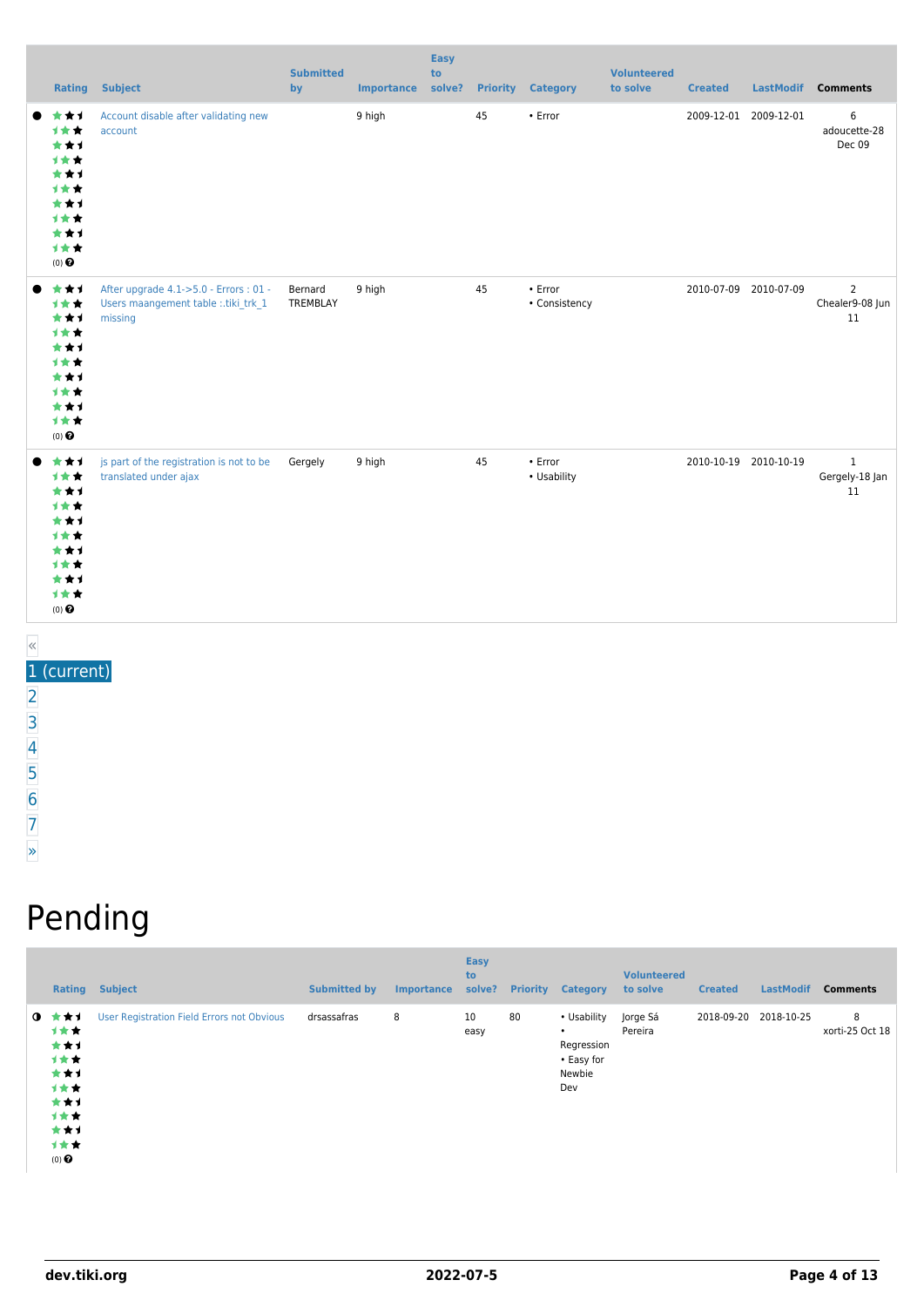|           |                                                                                               |                                                                                                                                                                       |                        |                   | <b>Easy</b><br>to |                 |                                                            | <b>Volunteered</b>  |                       |                       |                                           |
|-----------|-----------------------------------------------------------------------------------------------|-----------------------------------------------------------------------------------------------------------------------------------------------------------------------|------------------------|-------------------|-------------------|-----------------|------------------------------------------------------------|---------------------|-----------------------|-----------------------|-------------------------------------------|
|           |                                                                                               | <b>Rating Subject</b>                                                                                                                                                 | <b>Submitted by</b>    | <b>Importance</b> | solve?            | <b>Priority</b> | <b>Category</b>                                            | to solve            | <b>Created</b>        | LastModif             | <b>Comments</b>                           |
| $\bullet$ | ***<br>计女女<br>***<br>计女女<br>***<br>计女女<br>***<br>计女女<br>***<br>计女女<br>$(0)$ $\pmb{\Theta}$    | <b>LDAP Group Synchronisation broken</b>                                                                                                                              | Manuel<br>Schneider    | 8                 | 9                 | 72              | • Error                                                    | Florian<br>Gleixner |                       | 2012-01-30 2014-09-30 | $\mathbf 1$<br>marclaporte-28<br>Apr 12   |
| $\bullet$ | 大女子<br>计女女<br>***<br>计女女<br>***<br>计女女<br>***<br>计女女<br>***<br>计女女<br>$(0)$ $\pmb{\Theta}$    | validateUsers set to no by User_Trackers<br>profile but new registrations on hold due to<br>validation pending (& email not sent even if<br>validateUsers set to yes) | Xavier de Pedro 8      |                   | $\overline{7}$    | 56              | • Error<br>$\bullet$<br>Regression<br>• Release<br>Blocker |                     | 2018-11-06 2018-11-15 |                       | $\overline{2}$<br>robertokir-13<br>Nov 18 |
| $\bullet$ | 大女子<br>计女女<br>***<br>计女女<br>***<br>计女女<br>***<br>计女女<br>***<br>计女女<br>$(0)$ $\pmb{\Theta}$    | InterTiki & banning users                                                                                                                                             | Marc Laporte           | 1 low             |                   | 5               | • Feature<br>request                                       |                     | 2007-07-19 2007-07-19 |                       | $\pmb{0}$                                 |
| $\bullet$ | 大女子<br>计女女<br>***<br>计女女<br>***<br>计女女<br>***<br>计女女<br>***<br>计女女<br>$(0)$ $\odot$           | Community/Customer/Constituent<br>Relationship Management system (CRM)                                                                                                | Marc Laporte           | 8                 |                   | 40              | • Feature<br>request                                       |                     | 2008-06-04 2010-12-24 |                       | $\pmb{0}$                                 |
| $\bullet$ | ***<br>计女女<br>***<br>1 * *<br>★1<br>计女女<br>★★1<br>1 * *<br>***<br>计女女<br>$(0)$ $\odot$        | registration fails if "login_is_email" is set                                                                                                                         | thraxisp               | 8                 |                   | 40              | • Usability                                                |                     |                       | 2010-11-03 2010-11-03 | $\pmb{0}$                                 |
| $\bullet$ | ***<br>计女女<br>***<br>1**<br>★★1<br>计女女<br>★★1<br>计女女<br>***<br>计女女<br>$(0)$<br>$\pmb{\Theta}$ | Admin's "Switch to user" broken at tiki.org                                                                                                                           | Gary<br>Cunningham-Lee | 6                 | 6                 | 36              | $\bullet$<br>Regression                                    |                     | 2019-08-29 2020-03-15 |                       | $\,1$<br>luci-22 Jan 20                   |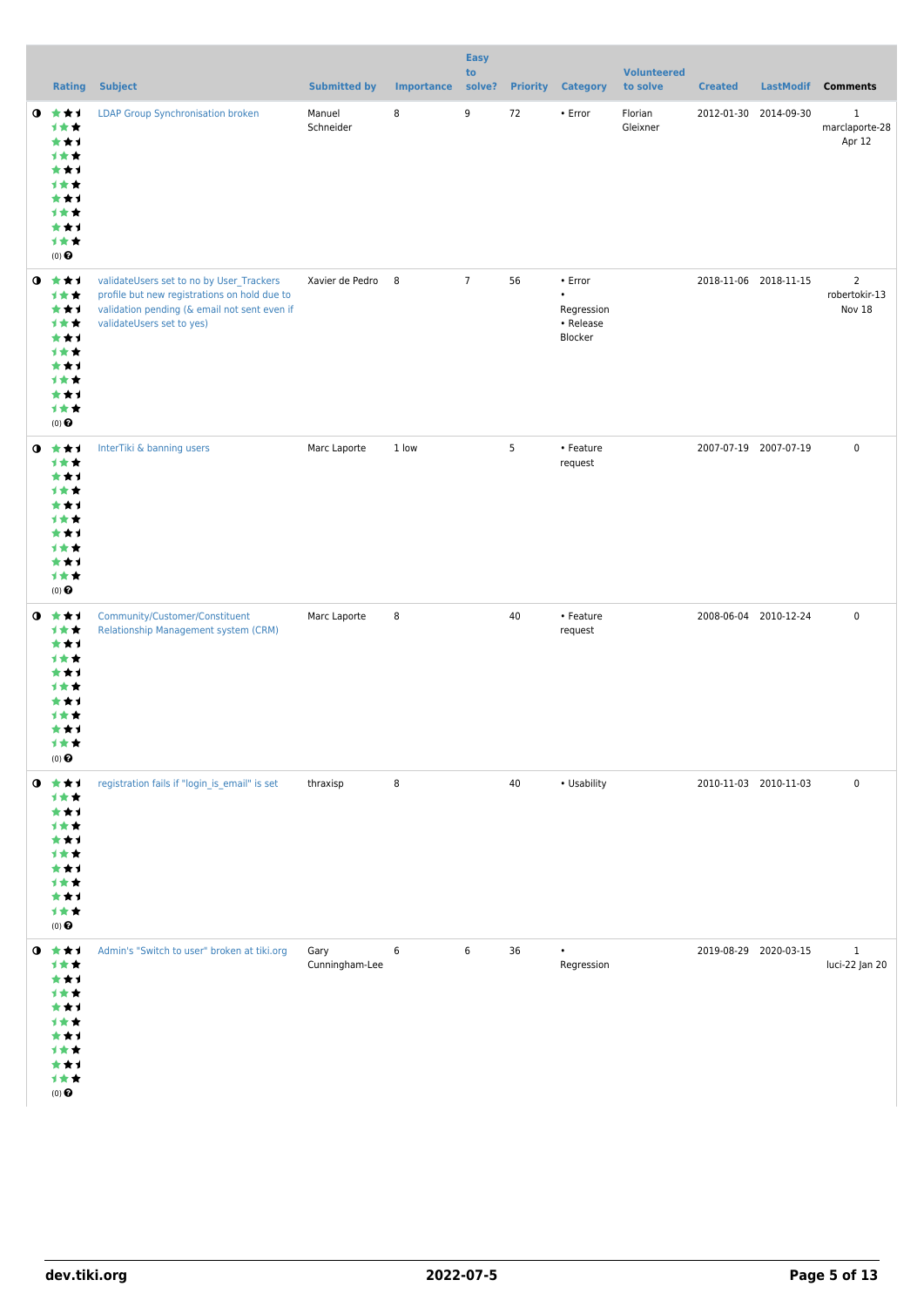|           |                                                                                     | <b>Rating Subject</b>                                                                                      | <b>Submitted by</b>               | <b>Importance</b> | <b>Easy</b><br>to<br>solve? | <b>Priority</b> | <b>Category</b>                                                                           | <b>Volunteered</b><br>to solve | <b>Created</b> |                       | LastModif Comments                         |
|-----------|-------------------------------------------------------------------------------------|------------------------------------------------------------------------------------------------------------|-----------------------------------|-------------------|-----------------------------|-----------------|-------------------------------------------------------------------------------------------|--------------------------------|----------------|-----------------------|--------------------------------------------|
| $\bullet$ | ***<br>1**<br>***<br>计女女<br>***<br>计女女<br>***<br>计女女<br>***<br>计女女<br>$(0)$ $\odot$ | User prefs for privacy ignored if using<br>InterTiki                                                       | Mike                              | $\overline{7}$    |                             | 35              | • Error<br>• Usability<br>• Support<br>request<br>• Dogfood<br>on a<br>*.tiki.org<br>site |                                | 2007-11-28     | 2008-06-04            | $\mathbf 0$                                |
| $\bullet$ | ★★★<br>计女女<br>***<br>计女女<br>***<br>计女女<br>***<br>计女女<br>***<br>计女女<br>$(0)$ $\odot$ | Enable users to customize their forum<br>thread layout in their preferences                                | mat-in                            | $\overline{7}$    |                             | 35              | • Feature<br>request                                                                      |                                |                | 2008-04-09 2008-05-19 | $\mathbf{1}$<br>morrighu-23<br>Apr 08      |
| $\bullet$ | ***<br>计女女<br>***<br>计女女<br>***<br>计女女<br>***<br>计女女<br>***<br>计女女<br>$(0)$ $\odot$ | Admin user: User (edit) link is not accessible<br>when user tracker is used and has tabs                   | Bernard Sfez /<br>Tiki Specialist | 5                 | $7\overline{ }$             | 35              | • Usability<br>$\bullet$<br>Developer<br>Training<br>• Easy for<br>Newbie<br>Dev          |                                |                | 2021-12-22 2022-01-18 | $\mathbf{1}$<br>Bsfez-18 Jan<br>22         |
| $\bullet$ | ***<br>计女女<br>***<br>计女女<br>***<br>计女女<br>***<br>计女女<br>***<br>计女女<br>$(0)$ $\odot$ | <b>Wrong Registration-Link</b>                                                                             | kai_drews                         | 5                 |                             | 25              | $\cdot$ Error                                                                             | kai_drews                      |                | 2007-02-06 2007-07-09 | $\overline{4}$<br>marclaporte-12<br>Jun 07 |
| $\bullet$ | ***<br>计女女<br>***<br>计女女<br>***<br>计女女<br>***<br>计女女<br>***<br>计女女<br>$(0)$ $\odot$ | 1.10:"Use tracker for more user info."<br>should automatically link username&email<br>from 1st reg. screen | Xavier de Pedro                   | $5^{\circ}$       |                             | 25              | • Usability                                                                               |                                |                | 2007-06-29 2007-06-29 | $\mathsf 0$                                |
| $\bullet$ | ***<br>计女女<br>***<br>计女女<br>***<br>计女女<br>***<br>计女女<br>***<br>计女女<br>$(0)$ $\odot$ | Admin user link from user registration<br>validation page                                                  | mrisch                            |                   |                             | 25              | • Feature<br>request                                                                      |                                |                | 2008-02-02 2008-02-02 | $\mathsf 0$                                |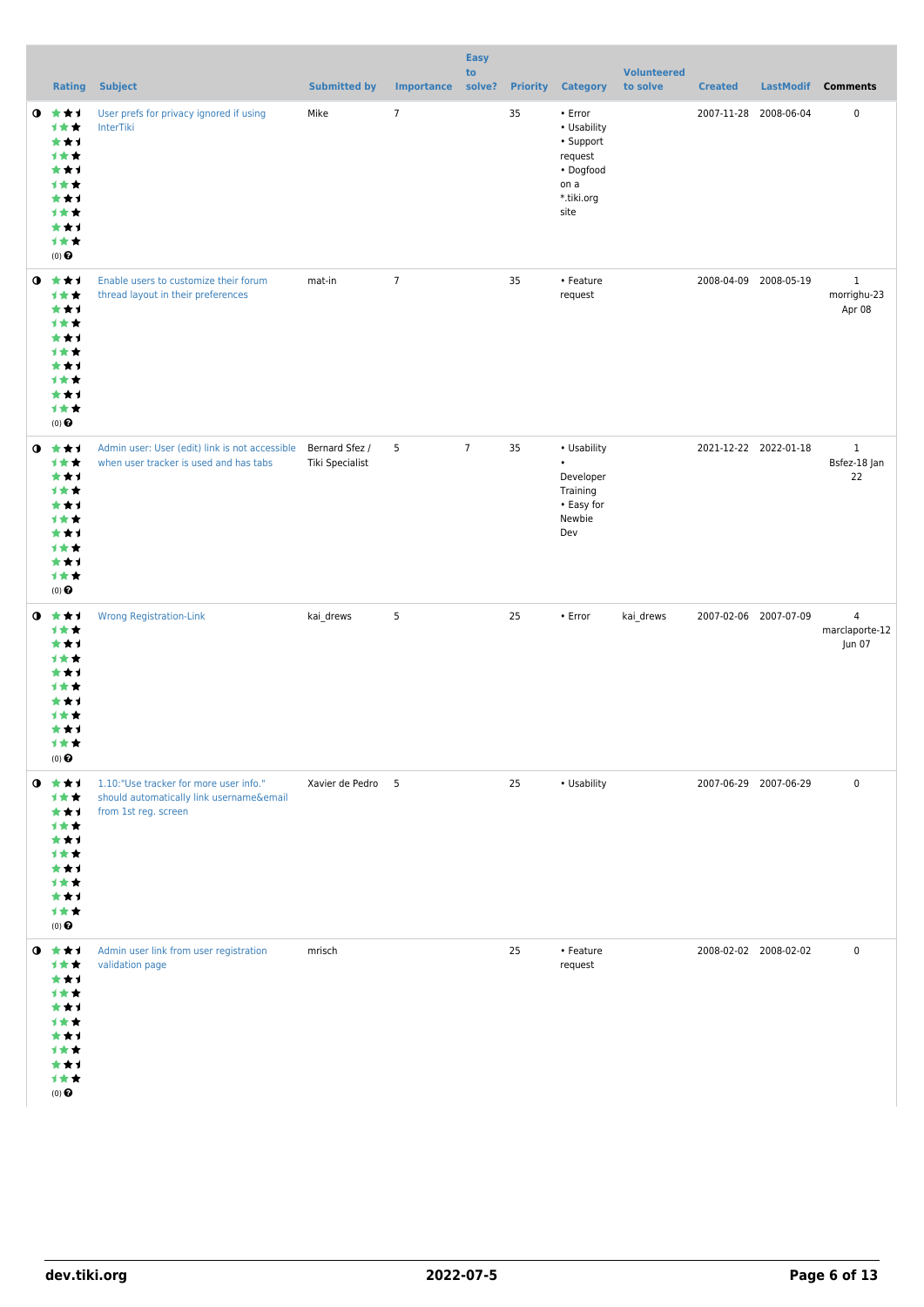|           |                                                                                               |                                                                    |                                     |                   | <b>Easy</b><br>to |                 |                                                                                    | <b>Volunteered</b> |                       |            |                                         |
|-----------|-----------------------------------------------------------------------------------------------|--------------------------------------------------------------------|-------------------------------------|-------------------|-------------------|-----------------|------------------------------------------------------------------------------------|--------------------|-----------------------|------------|-----------------------------------------|
|           |                                                                                               | <b>Rating Subject</b>                                              | <b>Submitted by</b>                 | <b>Importance</b> | solve?            | <b>Priority</b> | <b>Category</b>                                                                    | to solve           | <b>Created</b>        |            | LastModif Comments                      |
| $\bullet$ | ***<br>计女女<br>***<br>计女女<br>***<br>计女女<br>***<br>计女女<br>***<br>计女女<br>$(0)$<br>$\pmb{\Theta}$ | Identify a contact's "manager"                                     | spicedreams                         | 5                 |                   | 25              | • Feature<br>request                                                               |                    | 2008-03-19            | 2008-04-06 | $\mathbf 1$<br>marclaporte-06<br>Apr 08 |
| $\bullet$ | ***<br>计女女<br>***<br>计女女<br>***<br>计女女<br>***<br>计女女<br>***<br>计女女<br>$(0)$<br>$\pmb{\Theta}$ | Cannot manually create user when using<br><b>LDAP</b>              | jshuler                             | 5                 |                   | 25              | $\cdot$ Error                                                                      |                    | 2008-04-09 2010-10-08 |            | $\overline{2}$<br>Chealer9-08<br>Oct 10 |
| $\bullet$ | ***<br>计女女<br>***<br>计女女<br>***<br>计女女<br>***<br>计女女<br>***<br>计女女<br>$(0)$<br>$\pmb{\Theta}$ | registration information: wrong order of<br>headers                | Jan Krohn                           | 5                 |                   | 25              | • Error                                                                            |                    | 2008-05-23 2008-05-23 |            | $\mathbf{1}$<br>gmartin-24<br>May 08    |
| $\bullet$ | ***<br>计女女<br>***<br>计女女<br>***<br>计女女<br>***<br>计女女<br>***<br>计女女<br>$(0)$<br>$\pmb{\Theta}$ | templates/mail/moderate_validation_mail.tpl<br>could use more info | E.W. Peter<br>Jalajas               | 5                 |                   | 25              | • Usability<br>• Feature<br>request                                                |                    | 2008-06-18 2008-06-18 |            | $\pmb{0}$                               |
| $\bullet$ | 食食す<br>计女女<br>***<br>计女女<br>***<br>计女女<br>***<br>计女女<br>***<br>计女女<br>$(0)$ $\odot$           | Extend the "user can select group at<br>registration" feature      | Rick Sapir / Tiki 5<br>for Smarties |                   |                   | 25              | • Feature<br>request                                                               |                    | 2008-11-24 2008-11-24 |            | $\mathbf 0$                             |
| $\bullet$ | 大女子<br>1★★<br>***<br>计女女<br>***<br>计女女<br>***<br>计女女<br>***<br>计女女<br>$(0)$ $\odot$           | How to force the login process                                     | llamonica                           | 5                 |                   | 25              | • Feature<br>request<br>• Support<br>request<br>$\bullet$<br>Community<br>projects | Beestje            | 2009-02-17 2009-05-14 |            | $\mathbf 0$                             |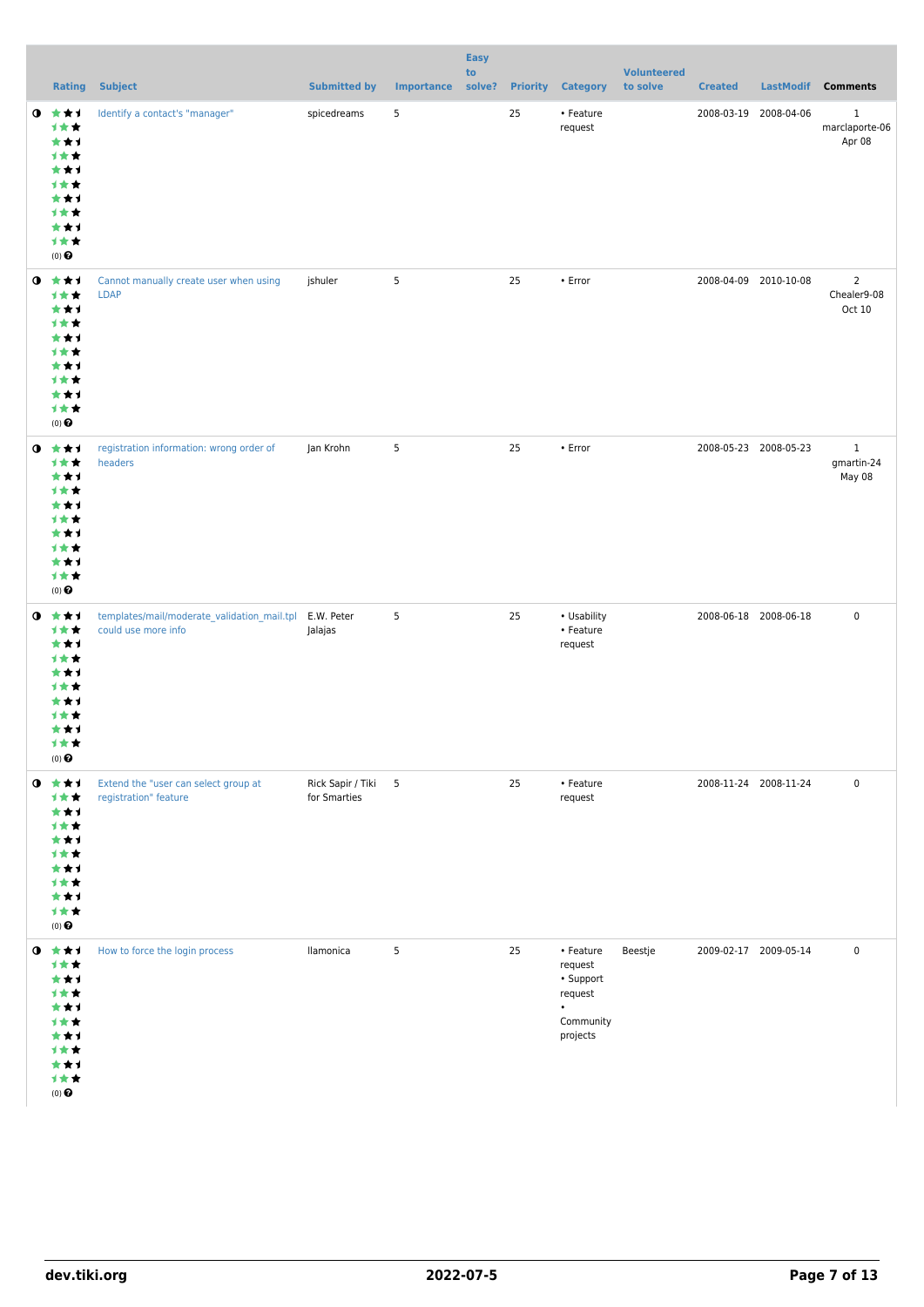|                                                                                               | <b>Rating Subject</b>                                        | <b>Submitted by</b> | <b>Importance</b> | <b>Easy</b><br>to<br>solve? | <b>Priority</b> | <b>Category</b>                                | <b>Volunteered</b><br>to solve | <b>Created</b> | <b>LastModif</b>      | <b>Comments</b>         |
|-----------------------------------------------------------------------------------------------|--------------------------------------------------------------|---------------------|-------------------|-----------------------------|-----------------|------------------------------------------------|--------------------------------|----------------|-----------------------|-------------------------|
| $0 \pm \pm 1$<br>计女女<br>***<br>→★★<br>***<br>1★★<br>***<br>计女女<br>***<br>计女女<br>$(0)$ $\odot$ | Username can't have space in it for<br>messageing system Bug | Andriy<br>Podanenko | 5                 | 5                           | 25              | • Error<br>• Usability<br>• Feature<br>request | sylvieg                        |                | 2005-06-24 2021-09-29 | 4<br>Jyhem-29 Sep<br>21 |
|                                                                                               |                                                              |                     |                   |                             |                 |                                                |                                |                |                       |                         |

#### « 1 (current) [2](https://dev.tiki.org/tiki-print.php?page=User+Administration&tr_offset2=20) [»](https://dev.tiki.org/tiki-print.php?page=User+Administration&tr_offset2=20)

### Closed

| Rating                                                                                                            | <b>Subject</b>                           | <b>Submitted</b><br>by | <b>Importance</b> | <b>Easy</b><br>to<br>solve? |    | <b>Priority Category</b> | <b>Volunteered</b><br>to solve | <b>Created</b>        | <b>LastModif</b>      | <b>Comments</b>                         |
|-------------------------------------------------------------------------------------------------------------------|------------------------------------------|------------------------|-------------------|-----------------------------|----|--------------------------|--------------------------------|-----------------------|-----------------------|-----------------------------------------|
| $0 \pm \pm 1$<br>计女女<br>***<br>计女女<br>***<br>计女女<br>***<br>1★★<br>***<br>1★★<br>(0) $\pmb{\Theta}$                | LDAP group syncing<br>bug solved         | taylordustin           | 10 high           | 10<br>easy                  | 99 | • Error<br>• Patch       |                                |                       | 2015-04-28 2017-11-18 | 3<br>marclaporte-22<br>Apr 17           |
| $0$ $\star$ $\star$ $\star$<br>计女女<br>***<br>计女女<br>***<br>计女女<br>***<br>计女女<br>***<br>1★★<br>$(0)$ $\odot$       | Login module broken                      | Fernando<br>Torres     | 10 high           | 10<br>easy                  | 99 | $\cdot$ Error            |                                |                       | 2016-03-28 2016-04-30 | $\overline{2}$<br>fvtorres-30 Apr<br>16 |
| $0$ $\star$ $\star$ $1$<br>1**<br>***<br>计女女<br>***<br>1**<br>***<br>1★★<br>***<br>计女女<br>$(1)$<br>$\pmb{\Theta}$ | Extend include_path<br>for Net/LDAP2.php | Ikordix                | 9                 | 10<br>easy                  | 90 | • Error                  | Louis-Philippe<br>Huberdeau    | 2013-10-25 2017-03-20 |                       | 6<br>marclaporte-26<br>Jul 14           |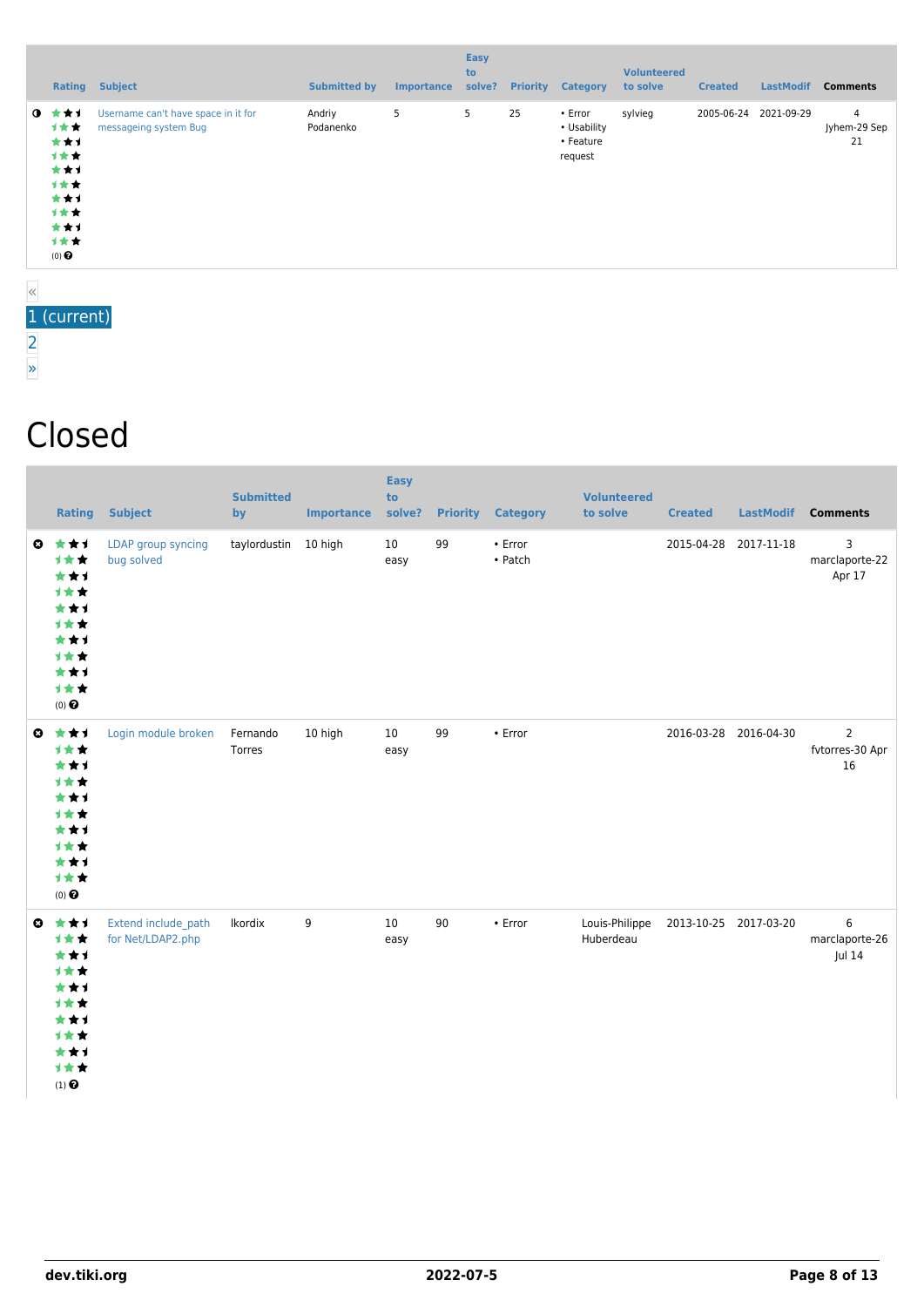|              | <b>Rating</b>                                                                                                | <b>Subject</b>                                                                                              | <b>Submitted</b><br>by               | <b>Importance</b> | <b>Easy</b><br>to<br>solve? | <b>Priority</b> | <b>Category</b>                                                         | <b>Volunteered</b><br>to solve | <b>Created</b>        | <b>LastModif</b>      | <b>Comments</b>                           |
|--------------|--------------------------------------------------------------------------------------------------------------|-------------------------------------------------------------------------------------------------------------|--------------------------------------|-------------------|-----------------------------|-----------------|-------------------------------------------------------------------------|--------------------------------|-----------------------|-----------------------|-------------------------------------------|
| $\mathbf{O}$ | 大大士<br>1★★<br>***<br>计女女<br>***<br>1★★<br>***<br>计女女<br>***<br>计女女<br>$(1)$ <sup><math>\odot</math></sup>    | 12.x: Send email to<br>let user validate<br>account doesn't send<br>email if user<br>previously created     | Xavier de<br>Pedro                   | 9                 | 9                           | 81              | • Usability<br>• Consistency<br>• Less than<br>30-minutes fix           |                                | 2014-04-29            | 2014-07-13            | $\mathbf 0$                               |
| $\bullet$    | ***<br>1★★<br>***<br>计女女<br>***<br>计女女<br>***<br>计女女<br>***<br>1★★<br>$(0)$ $\Theta$                         | <b>User information link</b><br>is broken if language<br>is not english (user<br>preferences -><br>tracker) | Bernard<br>Sfez / Tiki<br>Specialist | 8                 | 10<br>easy                  | 80              | • Usability                                                             |                                |                       | 2013-09-03 2013-11-03 | $\mathbf{1}$<br>pascalstjean-10<br>Sep 13 |
| $\mathbf{o}$ | ***<br>1★★<br>***<br>1★★<br>***<br>计女女<br>***<br>计女女<br>***<br>1★★<br>$(0)$ $\odot$                          | Users cannot register<br>and keeps seeing<br>Saving spinner<br>after clicking Register                      | Nelson Ko                            | 10 high           | 8                           | 80              | • Release<br>Blocker                                                    | Jonny Bradley                  |                       | 2016-11-07 2016-11-07 | $\pmb{0}$                                 |
| O            | ***<br><b>1**</b><br>***<br>计女女<br>***<br><b>1 * *</b><br>***<br>计女女<br>***<br>计女女<br>$(0)$ $\bigodot$       | Username minimum<br>character error is<br>displayed even if no<br>error                                     | Bernard<br>Sfez / Tiki<br>Specialist | 10 high           | 8                           | 80              | • Error<br>• Community<br>projects<br>• Dogfood on<br>a *.tiki.org site | Jonny Bradley                  | 2017-03-30 2017-05-18 |                       | $\mathbf{1}$<br>Bsfez-11 May<br>17        |
|              | $0 \star \star \star$<br>***<br>***<br>1★★<br>***<br>1★★<br>***<br>计女女<br>***<br>计女女<br>$(0)$ $\pmb{\Theta}$ | admin user +<br>anonymous &<br>registered groups<br>NOT DELETABLE nor<br><b>CHANGEABLE</b>                  | Xavier de<br>Pedro                   | 9 high            | 8                           | 72              | • Usability<br>• Less than<br>30-minutes fix                            |                                |                       | 2007-06-12 2011-10-09 | 3<br>eromneg-20<br>Sep 07                 |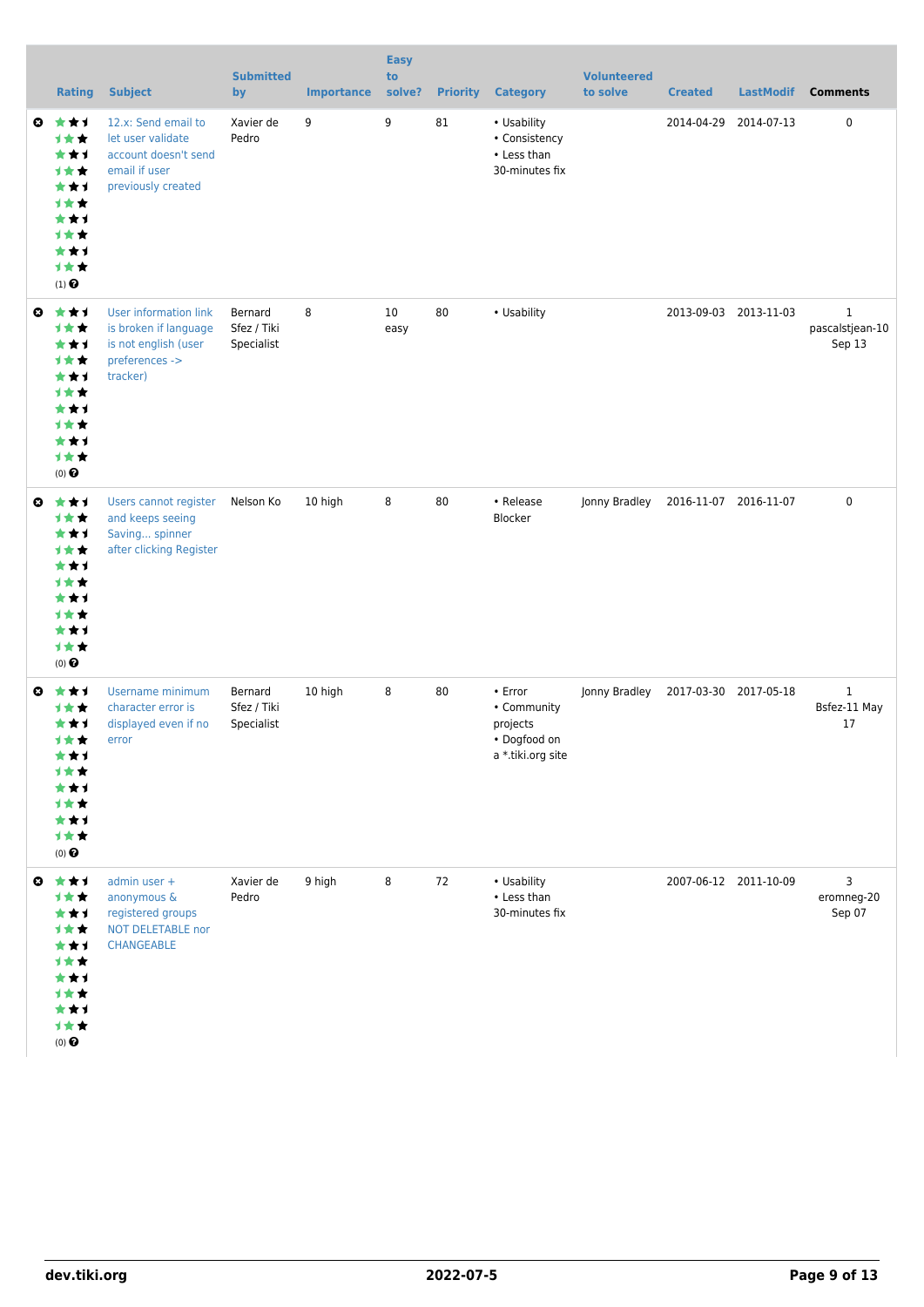| <b>Rating</b>                                                                                                       | <b>Subject</b>                                                                                                                                                                                    | <b>Submitted</b><br>by               | <b>Importance</b> | <b>Easy</b><br>to<br>solve? |    | <b>Priority Category</b>                                                                           | <b>Volunteered</b><br>to solve | <b>Created</b> | <b>LastModif</b>      | <b>Comments</b>               |
|---------------------------------------------------------------------------------------------------------------------|---------------------------------------------------------------------------------------------------------------------------------------------------------------------------------------------------|--------------------------------------|-------------------|-----------------------------|----|----------------------------------------------------------------------------------------------------|--------------------------------|----------------|-----------------------|-------------------------------|
| ***<br>O<br>1★★<br>***<br>1**<br>***<br>1**<br>***<br><b>1**</b><br>***<br>1★★<br>$(0)$ $\odot$                     | Username is wrong<br>on our next server for<br>Tiki24 (changed to<br>" $n$ " ?)                                                                                                                   | Bernard<br>Sfez / Tiki<br>Specialist | 10 high           | $\overline{7}$              | 70 | • Regression                                                                                       | Jonny Bradley                  |                | 2021-12-01 2022-02-11 | 5<br>Bsfez-11 Feb 22          |
| ***<br>$\boldsymbol{\omega}$<br><b>1★★</b><br>***<br>1★★<br>***<br>计女女<br>***<br>1**<br>***<br>1★★<br>$(0)$ $\odot$ | <b>WYSIWYCA &amp; default</b><br>settings for inter user<br>messages                                                                                                                              | Marc<br>Laporte                      | 8                 | 8                           | 64 | • Usability<br>• Less than<br>30-minutes fix                                                       | luciash d'<br>being []         |                | 2005-05-20 2010-01-15 | 0                             |
| ***<br>O<br>1★★<br>***<br><b>1**</b><br>***<br><b>1**</b><br>***<br>1**<br>***<br>1★★<br>$(0)$ $\odot$              | Never show two login<br>boxes                                                                                                                                                                     |                                      | 8                 | 8                           | 64 | • Usability<br>• Dogfood on<br>a *.tiki.org site<br>• Less than<br>30-minutes fix                  |                                |                | 2009-04-24 2010-01-18 | 0                             |
| ***<br>O<br>1**<br>***<br>计女女<br>***<br>1**<br>***<br>1**<br>***<br>1★★<br>$(0)$ $\Theta$                           | A user can edit ANY<br>forum post                                                                                                                                                                 | amette                               | 8                 | 8                           | 64 | $\cdot$ Error<br>• Usability                                                                       |                                |                | 2005-10-11 2007-06-02 | 2<br>marclaporte-02<br>Jun 07 |
| $0 \star \star \star$<br>计女女<br>***<br><b>1**</b><br>***<br>1**<br>***<br>1★★<br>***<br>计女女<br>$(0)$ $\Theta$       | 12.x: set group<br>expiration date at<br>users_usergroups<br>table when user<br>selects the group at<br>registration time OR<br>through<br>PluginSubscribeGroup<br>OR through<br>PluginMemberlist | Xavier de<br>Pedro                   | 8                 | 8                           | 64 | • Error<br>• Consistency<br>• Conflict of<br>two features<br>(each works<br>well<br>independently) |                                |                | 2016-05-26 2017-06-18 | 0                             |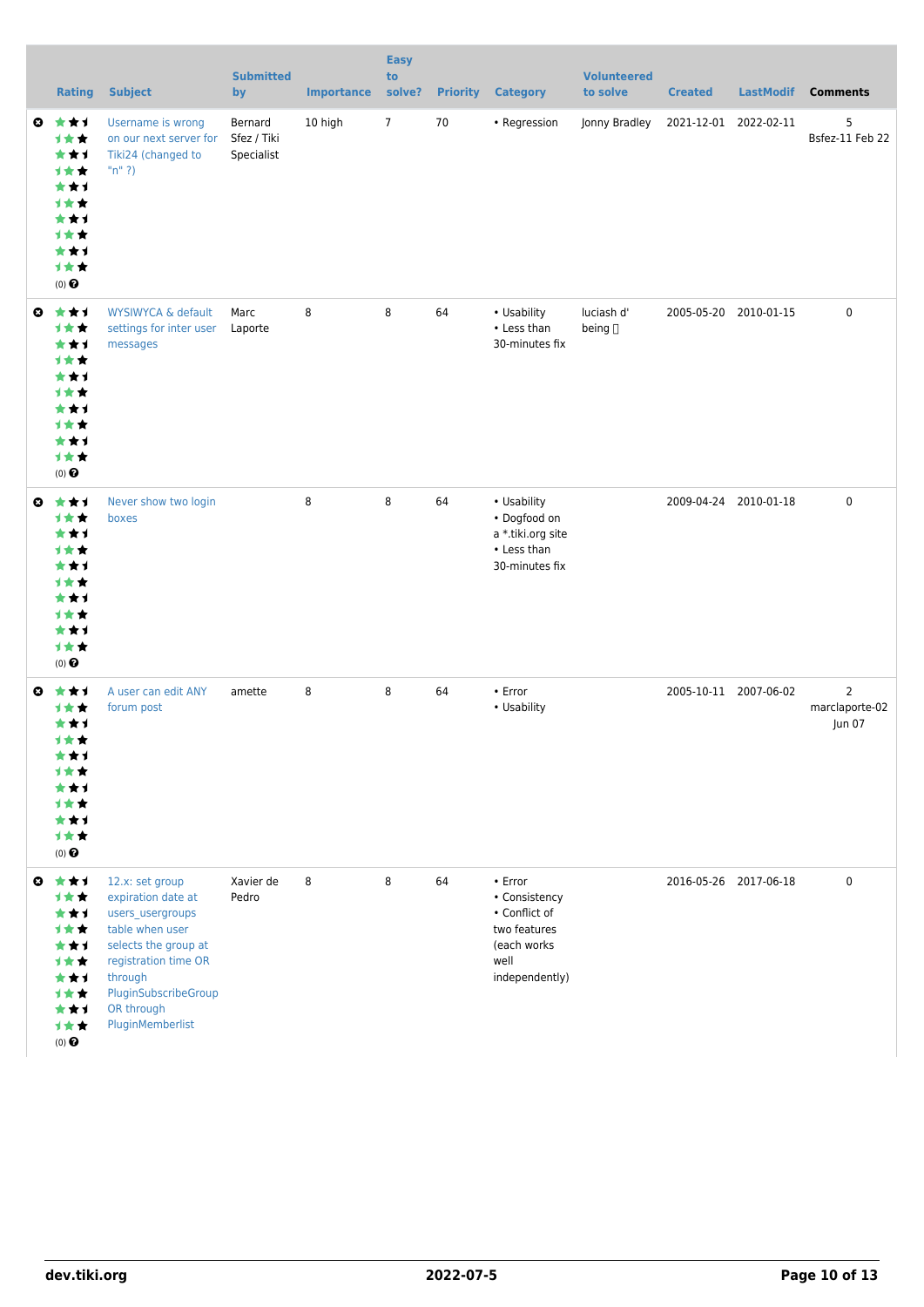|                       | <b>Rating</b>                                                                                                                  | <b>Subject</b>                                                                                        | <b>Submitted</b><br>by               | <b>Importance</b> | <b>Easy</b><br>to<br>solve? | <b>Priority</b> | <b>Category</b>                                                                 | <b>Volunteered</b><br>to solve    | <b>Created</b> | <b>LastModif</b>      | <b>Comments</b>                          |
|-----------------------|--------------------------------------------------------------------------------------------------------------------------------|-------------------------------------------------------------------------------------------------------|--------------------------------------|-------------------|-----------------------------|-----------------|---------------------------------------------------------------------------------|-----------------------------------|----------------|-----------------------|------------------------------------------|
| O                     | ***<br>1★★<br>***<br><b>1**</b><br>***<br><b>1**</b><br>***<br><b>1**</b><br>***<br>计女女<br>$(0)$ <sup><math>\odot</math></sup> | Cannot add a user to<br>groups wit the new<br>popup dialogue                                          | Torsten<br>Fabricius                 | 9                 | $\overline{7}$              | 63              | • Usability<br>• Regression<br>• Release<br>Blocker                             |                                   |                | 2015-03-12 2015-03-15 | 4<br>jonnybradley-12<br>Mar 15           |
| $\bullet$             | ***<br>1★★<br>***<br><b>1**</b><br>***<br><b>1**</b><br>***<br><b>1**</b><br>***<br>计女女<br>$(0)$ $\odot$                       | Removal of user from<br>group does not<br>remove from Admin<br>Users page display                     | Mike                                 | $\overline{7}$    | 8                           | 56              | • Error<br>• Less than<br>30-minutes fix                                        | Mike                              |                | 2007-04-02 2010-01-15 | $\mathbf{1}$<br>marclaporte-31<br>Jan 08 |
| $\boldsymbol{\omega}$ | ***<br>1★★<br>***<br>计女女<br>***<br><b>1**</b><br>***<br><b>1**</b><br>***<br>1★★<br>$(0)$ $\odot$                              | Keep form data after<br>back button (when<br>CAPTCHA typo /<br>session expired)                       | homung                               | $\overline{7}$    | 8                           | 56              | • Error<br>• Usability<br>• Feature<br>request<br>• Less than<br>30-minutes fix | homung                            |                | 2007-04-05 2010-01-15 | $\mathbf{1}$<br>homunq-09 Apr<br>07      |
| O                     | ***<br>1 * *<br>***<br>计女女<br>***<br>⊣∗<br>***<br><b>1★★</b><br>***<br>计女女<br>$(1)$ $\odot$                                    | trunk $(16.x)$ : there is<br>NO admin user<br>created in brand new<br>install                         | Xavier de<br>Pedro                   | 10 high           | 5                           | 50              | • Regression<br>• Release<br>Blocker                                            | Bernard Sfez /<br>Tiki Specialist |                | 2016-06-24 2017-06-18 | 0                                        |
|                       | $0 \star \star 1$<br><b>1★★</b><br>***<br>计女女<br>***<br>计女女<br>***<br>计女女<br>***<br>计女女<br>$(0)$ $\bigodot$                    | Delete user delete<br>user information<br>tracker item by<br>default (and without<br>way to override) | Bernard<br>Sfez / Tiki<br>Specialist | 10 high           | 5                           | 50              | • Consistency                                                                   |                                   |                | 2016-07-10 2016-07-11 | $\overline{2}$<br>Bsfez-11 Jul 16        |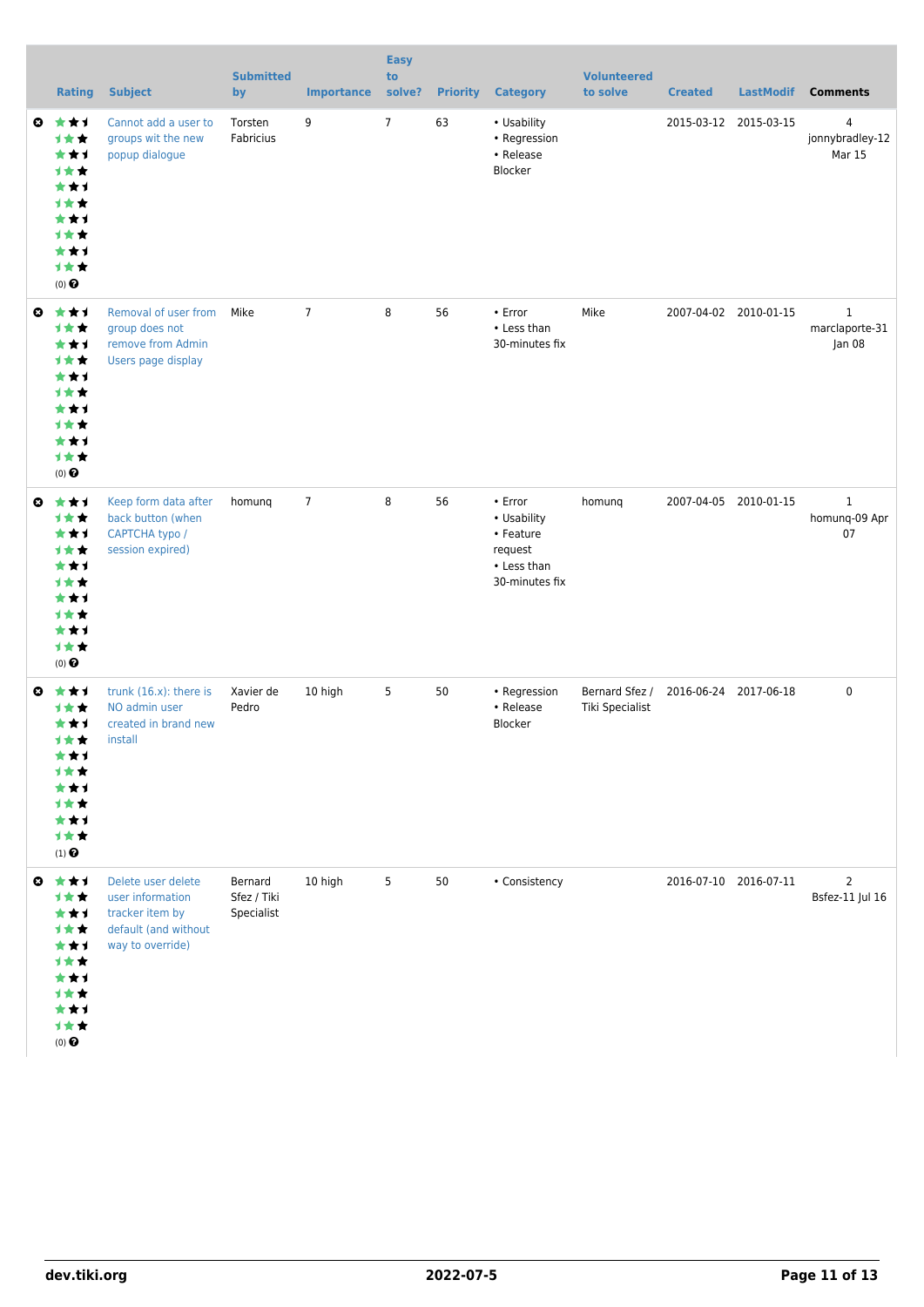|              | <b>Rating</b>                                                                                     | <b>Subject</b>                                              | <b>Submitted</b><br>by | <b>Importance</b> | <b>Easy</b><br>to<br>solve? |    | <b>Priority Category</b>             | <b>Volunteered</b><br>to solve | <b>Created</b> | <b>LastModif</b>      | <b>Comments</b>                      |
|--------------|---------------------------------------------------------------------------------------------------|-------------------------------------------------------------|------------------------|-------------------|-----------------------------|----|--------------------------------------|--------------------------------|----------------|-----------------------|--------------------------------------|
| $\bullet$    | ***<br><b>1**</b><br>***<br>计女女<br>***<br>计女女<br>***<br>计女女<br>***<br>计女女<br>$(0)$ $\odot$        | <b>User Validation</b><br><b>Broken</b>                     | Torsten<br>Fabricius   | 10 high           |                             | 50 | • Regression<br>• Release<br>Blocker | drsassafras                    |                | 2016-11-05 2016-11-06 | $\mathbf{1}$<br>Torsten-07 Nov<br>16 |
| $\mathbf{c}$ | ***<br><b>1**</b><br>***<br>计女女<br>***<br>计女女<br>***<br>计女女<br>***<br><b>1**</b><br>$(0)$ $\odot$ | LDAP Login in 15.4<br>produces 500er<br><b>Server Error</b> | marx242                | 10 high           | $5\phantom{.0}$             | 50 | $\cdot$ Error                        |                                |                | 2017-02-16 2017-03-10 | 13<br>albertgi-13 Mar<br>17          |

### « 1 (current) [2](https://dev.tiki.org/tiki-print.php?page=User+Administration&tr_offset3=20) [3](https://dev.tiki.org/tiki-print.php?page=User+Administration&tr_offset3=40) … [9](https://dev.tiki.org/tiki-print.php?page=User+Administration&tr_offset3=160) [»](https://dev.tiki.org/tiki-print.php?page=User+Administration&tr_offset3=20)

Banning a user should be:

- See spam
- Click on username
- Click "ban" or "ban user and the IP"

### Related

- [Spam Protection](https://dev.tiki.org/Spam-protection)
- [Group](https://dev.tiki.org/Group)
- [Permission](https://dev.tiki.org/Permission)
- [Login documentation](https://dev.tiki.org/Login-documentation)
- [External Authentication](https://dev.tiki.org/External-Authentication)

#### Alias

- [Registration](https://dev.tiki.org/Registration)
- [Register](https://dev.tiki.org/Register)
- [login](https://dev.tiki.org/login)